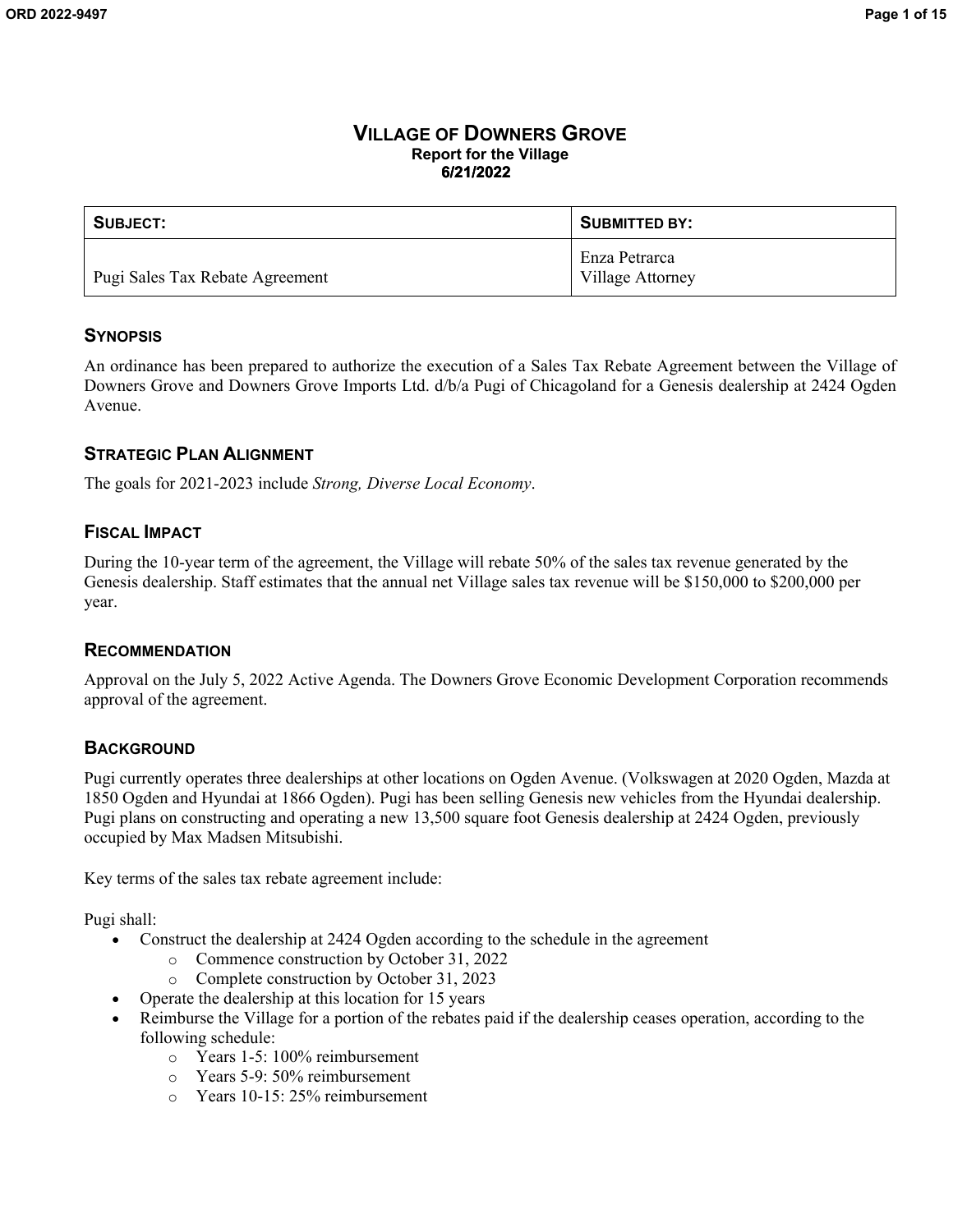Comply with all Village ordinances and regulations

The Village shall:

- Rebate 50% of the municipal sales tax revenue generated by the dealership for a period of 10 years, paid in annual installments
- Hold back 25% of the most current rebate payment to ensure that Pugi complies with the terms of the agreement (rolling holdback)

### **ATTACHMENTS**

Ordinance Sales Tax Rebate Agreement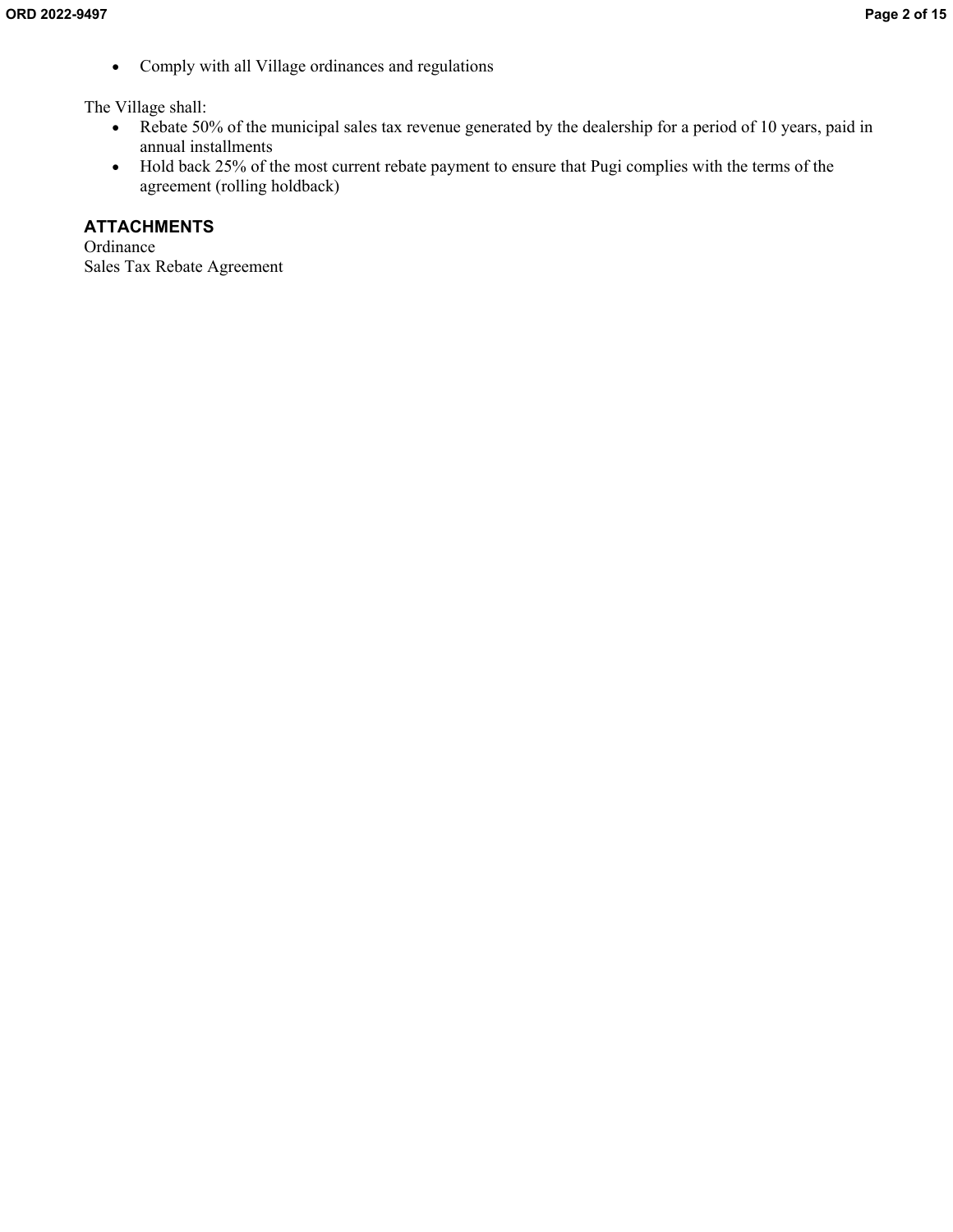#### **ORDINANCE NO. \_\_\_\_\_\_\_\_\_\_**

#### **AN ORDINANCE APPROVING A SALES TAX REBATE AGREEMENT BETWEEN THE VILLAGE OF DOWNERS GROVE AND DOWNERS GROVE IMPORTS, LTD.**

WHEREAS, the Village of Downers Grove (the "Village") is a home rule unit of government in accordance with Article VII, Section 6, of the Constitution of the State of Illinois, 1970; and

WHEREAS, the Village has the authority, pursuant to the laws of the State of Illinois, to promote the health, safety and welfare of the Village and its inhabitants, to prevent the presence of blight, to encourage private development in order to enhance the local tax base, to increase additional tax revenues realized by the Village, foster increased economic activity within the Village, to increase employment opportunities within the Village, and to enter into contractual agreements with third parties for the purpose of achieving the aforesaid purposes, and otherwise be in the best interests of the Village; and

WHEREAS, 65 ILCS 5/8-11-20 authorizes municipalities to enter into economic incentive agreements in order to encourage the development or redevelopment of land within their corporate limits; and

WHEREAS, Downers Grove Imports, Ltd. d/b/a Pugi of Chicagoland ("Pugi") owns or leases certain real property located at 2424 Ogden Avenue, Downers Grove, Illinois ("Property"); and

WHEREAS, Pugi, intends to demolish an existing vacant building and replace it with a new building approximately 13,500 square feet in size that will house the Pugi Genesis Dealership which will consist of a showroom, office and a service area at 2424 Ogden Avenue (the "Project"); and

WHEREAS, the Village is desirous of having the Property developed for the use described in the Agreement to serve the needs of the Village, and to produce increased tax revenues for the various taxing districts authorized to levy taxes within the Property; and

WHEREAS, the Mayor and Village Council of the Village of Downers Grove, after due and careful consideration, have concluded that the development of the Property on the terms and conditions set forth in the Agreement will promote sound planning, increase the taxable value of property within the Village and otherwise promote, enhance, and serve the best interests and general welfare of the Village and its citizens;

NOW, THEREFORE, BE IT ORDAINED by the Council of the Village of Downers Grove, DuPage County and State of Illinois, as follows:

Section 1. Recitals. The foregoing recitals are incorporated into this Ordinance as findings of the Council.

Section 2. Approval of the Sales Tax Rebate Agreement. The Sales Tax Rebate Agreement shall be, and it is hereby, approved in final form satisfactory to the Village Manager. The Mayor and Village Manager are hereby authorized and directed to execute and deliver the Sales Tax Rebate Agreement and any other necessary and appropriate related documents after such documents have been properly executed and delivered by Pugi.

Section 3. Conflict. That all ordinances and resolutions or parts thereof in conflict with the provisions of this Ordinance are hereby repealed.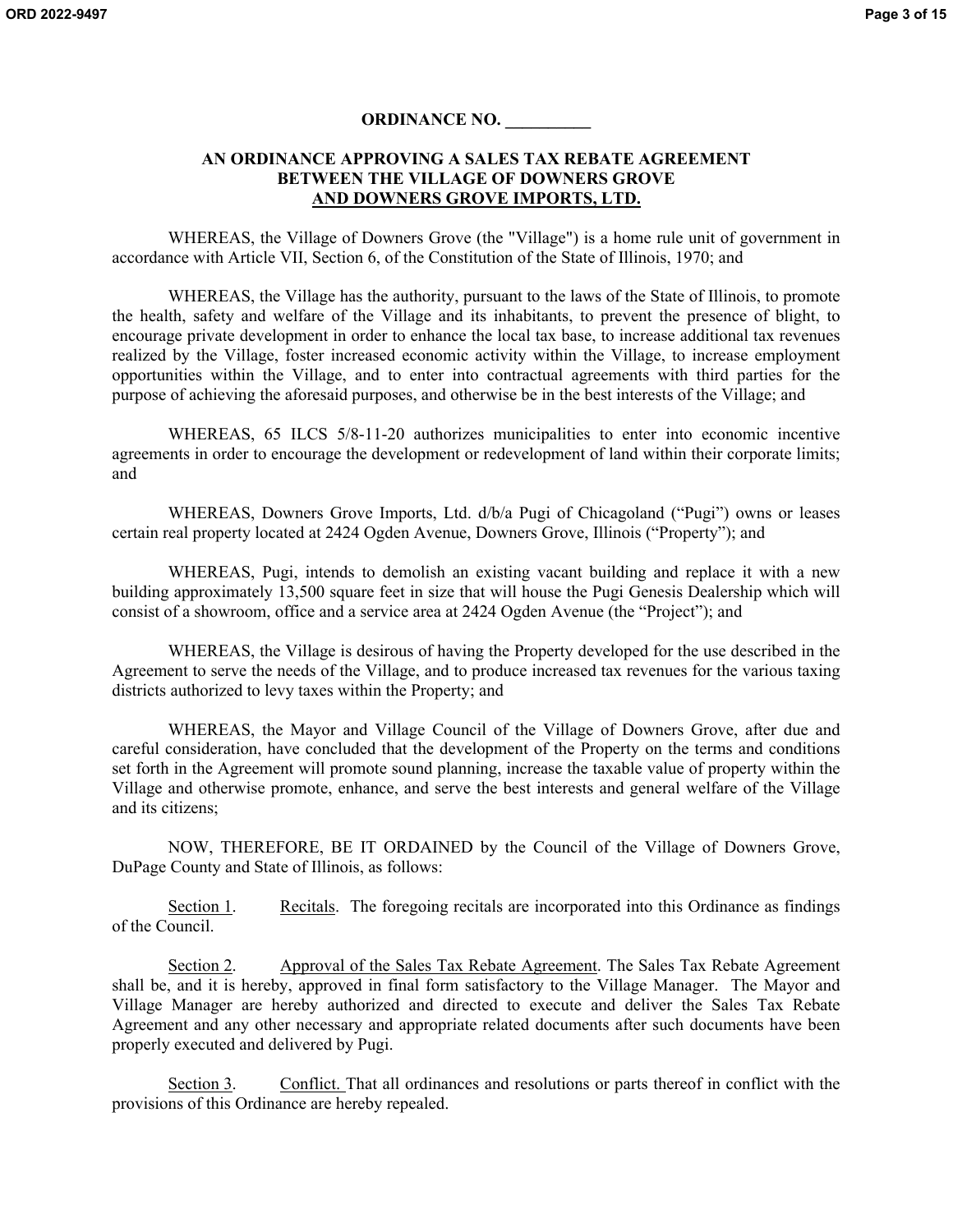Section 3. Effective Date. This Ordinance shall be in full force and effect from and after its passage, approval, and publication in pamphlet form in the manner provided by law.

Mayor

 $\mathcal{L}_\text{max}$ 

Passed: Published: Attest:

Village Clerk

1\mw\ord.22\STRA- Pugi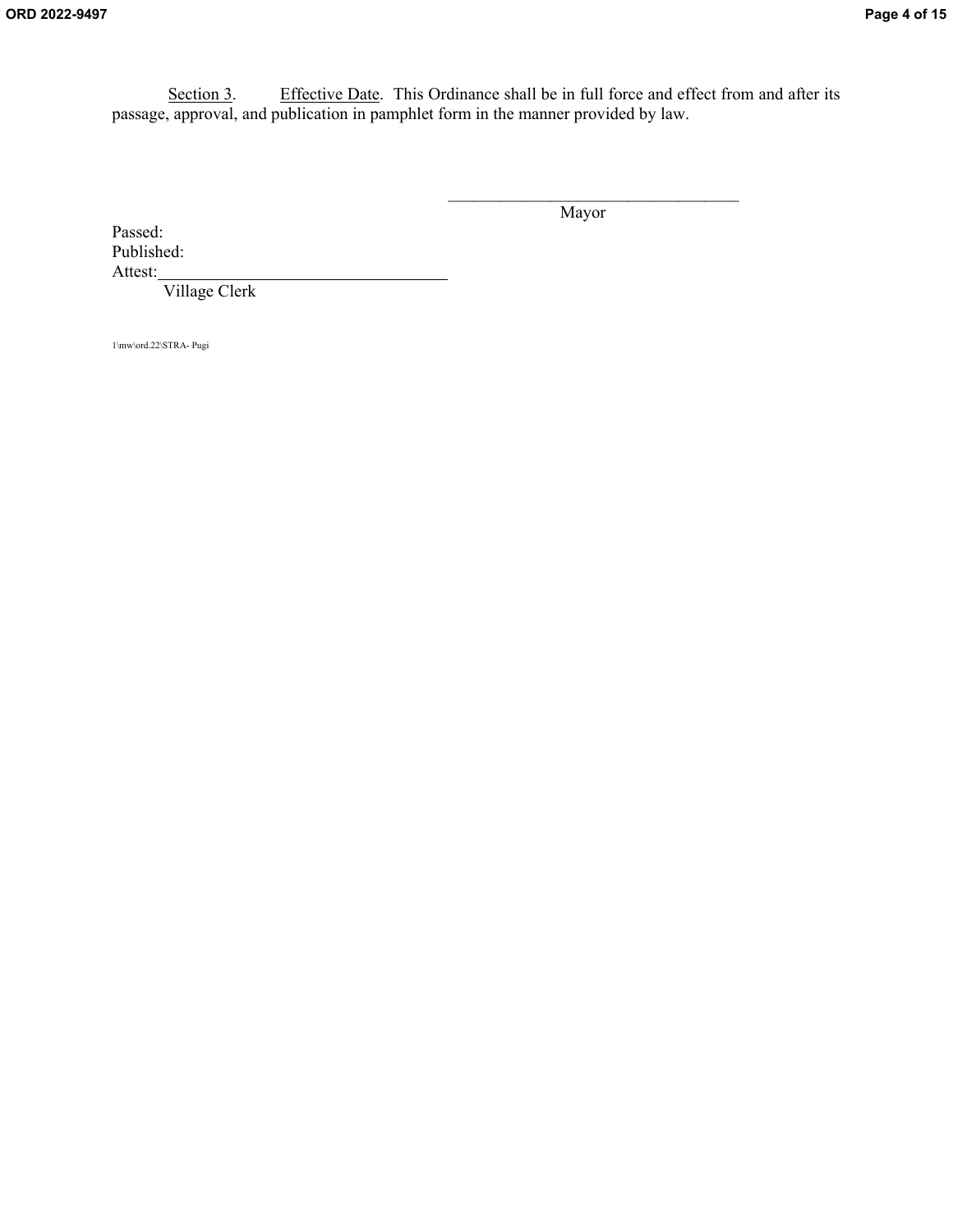#### **SALES TAX REBATE AGREEMENT BETWEEN THE VILLAGE OF DOWNERS GROVE AND DOWNERS GROVE IMPORTS, LTD. D/B/A PUGI OF CHICAGOLAND**

**THIS SALES TAX REBATE AGREEMENT** (the "Agreement "), is made and entered into as of the \_\_\_\_\_ day of \_\_\_\_\_\_\_\_\_\_\_\_\_\_, 202\_\_\_ ("Agreement Date") by and between the **Village of Downers Grove, Illinois,** an Illinois municipal home rule corporation, located in DuPage County, Illinois (the "Village "), and **Downers Grove Imports, Ltd. d/b/a Pugi of Chicagoland** ("Pugi") located at 2020 Ogden A venue, Downers Grove, Illinois. (The Village and Pugi are sometimes referred to individually as a "Party" and collectively as the "Parties ").

**WHEREAS,** the Village is an Illinois municipal corporation possessing home rule powers under Section 6 of Article VII of the Illinois Constitution; and

**WHEREAS,** the Village has the authority, pursuant to the laws of the State of Illinois, to promote the health, safety and welfare of the Village and its inhabitants, to prevent the presence of blight, to encourage private development in order to enhance the local tax base, to increase additional tax revenues realized by the Village, foster increased economic activity within the Village, to increase employment opportunities within the Village, and to enter into contractual agreements with third parties for the purpose of achieving the aforesaid purposes, and otherwise be in the best interests of the Village; and

**WHEREAS,** 2424 Pugi, LLC currently owns or leases the parcel of land commonly known as 2424 Ogden Avenue, Downers Grove, and legally described in Exhibit A, which is attached hereto and incorporated herein by reference ("the Property"); and

**WHEREAS,** Pugi intends to: (1) demolish an existing vacant building and replace it with a new building approximately 13,500 square feet in size that will house the Pugi Genesis Dealership ("the Dealership"), which will consist of a showroom, office and a service area, (2) modify the parking lot to meet current Village Code requirements, and (3) construct a public sidewalk in the right-of-way along Ogden Avenue and Cross Street, as indicated on the Design Plan attached hereto and herein incorporated as Exhibit B (the "Project"); and

**WHEREAS,** the Village and Pugi entered into a Sales Tax Rebate Agreement concerning the Dealership on April 20, 2021, which will be declared null and void upon execution of this Agreement, and the Parties intend that this Agreement shall supercede all any previous agreements relating to the Subject Property and the Dealership;

**WHEREAS,** Pugi represents and warrants to the Village that Pugi, and its principals, are skilled in the development and operation of automobile sales facilities and are able to provide to the Village skill, knowledge and expertise as well as input from other experts and consultants in automobile sales facilities projects; and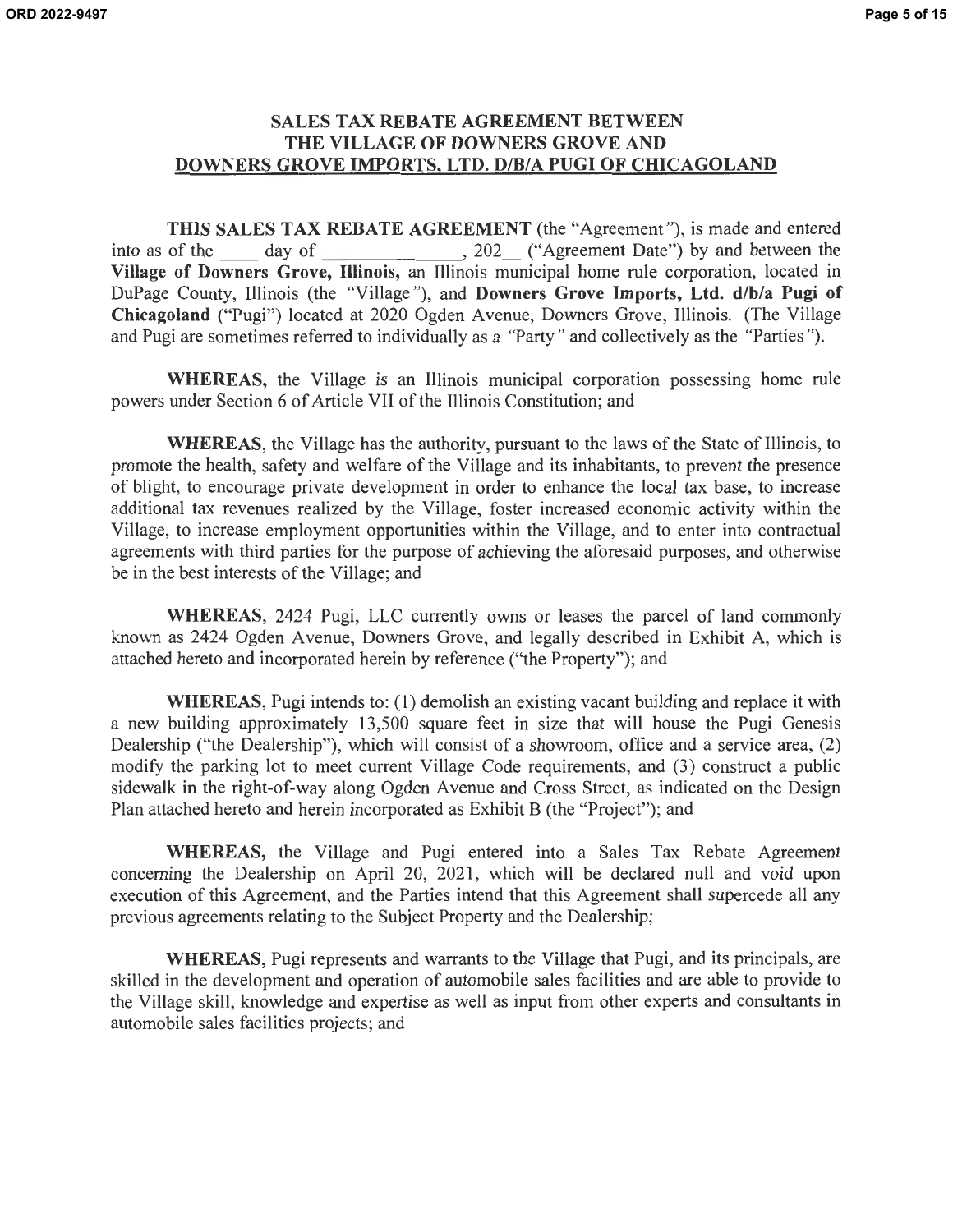**WHEREAS,** the Village, recognizing the economic and other benefits derived therefrom by the Village and its residents, has determined that it is desirable and in the Village's best interests to assist Pugi in its endeavors to complete the Project; and

**WHEREAS,** this Agreement has been submitted to the Corporate Authorities of the Village for consideration and review, the Corporate Authorities have taken all actions required to be taken prior to the execution of this Agreement in order to make the same binding upon the Village according to the terms hereof, and any and all actions of the Corporate Authorities of the Village precedent to the execution of this Agreement have been undertaken and performed in the manner required by law; and

**WHEREAS,** this Agreement has been submitted to the Principals of Pugi for consideration and review, which Principals have taken all actions required to be taken prior to the execution of this Agreement in order to make the same binding upon Pugi according to the terms hereof, and any and all action of Pugi precedent to the execution of this Agreement have been undertaken and performed in the manner required by law.

**NOW THEREFORE,** in consideration of the foregoing and of the mutual covenants and agreements herein contained, and other good and valuable consideration, the receipt and sufficiency of which are hereby acknowledged, the Parties do hereby agree as follows:

## **A. INCORPORATION OF RECITALS**

The findings, representations and agreements set forth in the above Recitals are material to this Agreement and constitute findings, representations and agreements of the Village and of Pugi and are incorporated and adopted as fully set forth herein.

## **B. DEFINITIONS**

For the purposes of this Agreement, unless the context clearly requires otherwise, words and terms used in this Agreement shall have the meanings provided from place to place herein, including above in the recitals hereto and as follows:

**"Agreement"** means this Sales Tax Rebate Agreement and all of the exhibits and attachments referenced herein and made a part hereof.

**"Corporate Authorities"** means the Mayor and Village Council of the Village of Downers Grove, Illinois.

"Party" means the Village and/or Pugi and its successors and/or assigns as permitted herein, as the context requires.

**"Project"** means the (1) demolition of an existing vacant building and replace it with a new building approximately 13,500 square feet in size that will house the Pugi Genesis Dealership, which will consist of a showroom, office and a service area, (2) modification of the parking lot to meet current Village Code requirements, and (3) construction of a public sidewalk in the right-of-way along Ogden A venue and Cross Street.

**"Property"** means 2424 Ogden A venue, Downers Grove utilized for the operation of the Dealership, which is described in Exhibit A.

**"Required Commitment Period"** means the required time period that Pugi commits to operate the Dealership on the Property.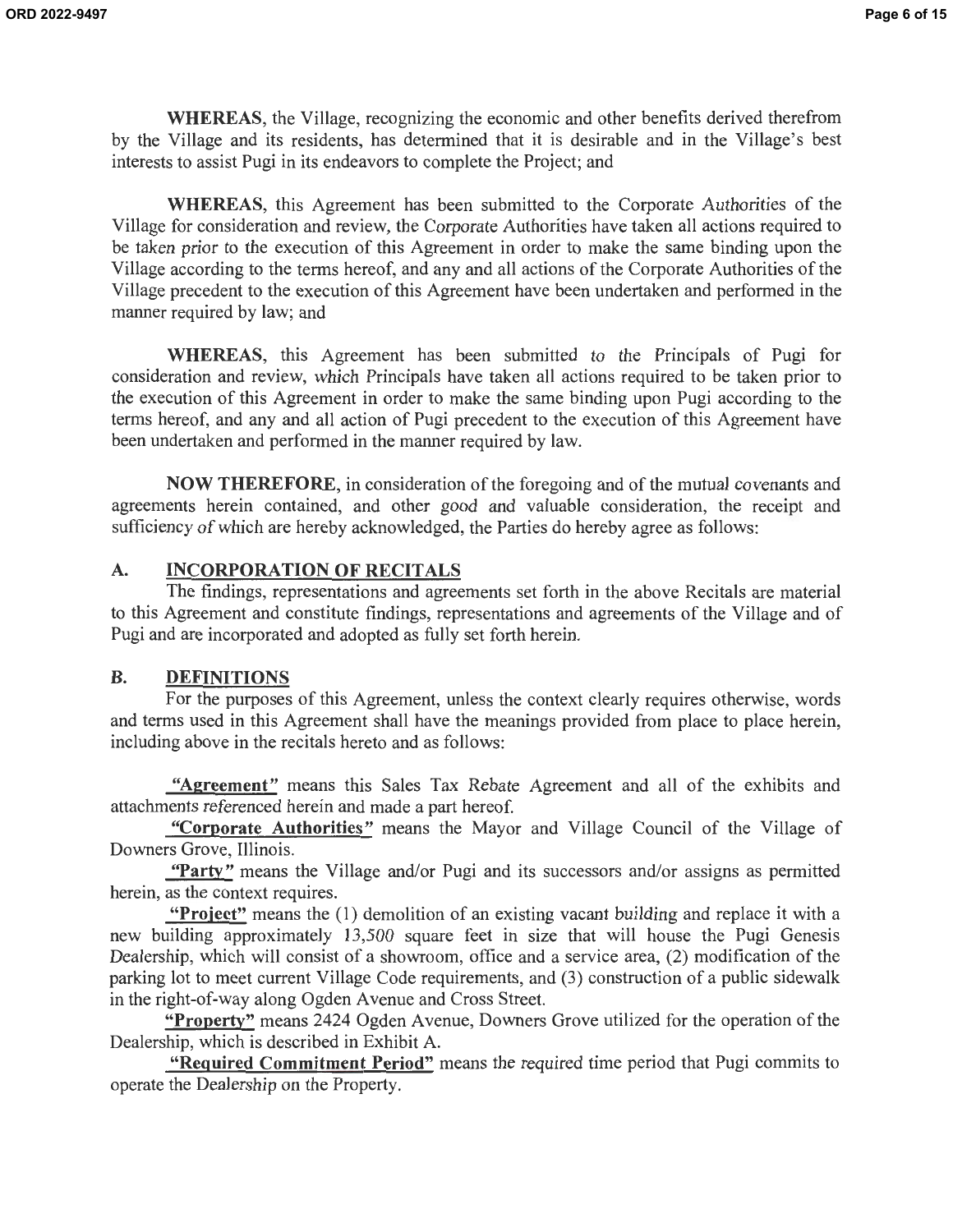**"Sales tax" and "Sales tax revenue"** means that net portion of taxes imposed by the State of Illinois for distribution to the Village pursuant to the Retailers' Occupation Tax Act and the Service Occupation Tax Act (as said Acts may be amended from time to time) and which are collected by the State and distributed to the Village, and all revenue derived from such taxes. This does not include the Home Rule Sales Tax, which has been adopted by the Village.

**"State"** means the State of Illinois.

"Village" means the Village of Downers Grove, Illinois, an Illinois municipal corporation.

# **C. CONSTRUCTION**

This Agreement, except where the context by clear implication shall otherwise require, shall be construed and applied as follows:

**(a)** Definitions include both singular and plural.

**(b)** Pronouns include both singular and plural and cover all genders.

**(c)** The word "include ", "includes " and "including " shall be deemed to be followed by the phrase "without limitation ".

**(d)** Headings of Sections herein are solely for convenience of reference and do not constitute a part hereof and shall not affect the meaning, construction or effect hereof.

**(e)** All exhibits attached to this Agreement shall be and are operative provisions of this Agreement and shall be and are incorporated by reference in the context of use where mentioned and referenced in this Agreement. In the event of a conflict between any exhibit and the terms of this Agreement, the terms of this Agreement shall control.

**(f)** Any certificate, letter or opinion required to be given pursuant to this Agreement means a signed document attesting to or acknowledging the circumstances, representations, opinions of law or other matters therein stated or set forth. Reference herein to supplemental agreements, certificates, demands, requests, approvals, consents, notices and the like means that such shall be in writing whether or not a writing is specifically mentioned in the context of use.

**(g)** The Village Manager, unless applicable law requires action by the Corporate Authorities, shall have the power and authority to make or grant or do those things, certificates, requests, demands, notices and other actions required that are ministerial in nature or described in this Agreement for and on behalf of the Village and with the effect of binding the Village as limited by and provided for in this Agreement. Pugi is entitled to rely on the full power and authority of the persons executing this Agreement on behalf of the Village as having been properly and legally given by the Village.

**(h)** In connection with the foregoing and other actions to be taken under this Agreement, and unless applicable documents require action by Pugi in a different manner, Pugi hereby designates Dominic Pugliani (and, in his absence, Gary Nudelman) as its authorized representatives who shall individually have the power and authority to make or grant or do all things, supplemental agreements, certificates, requests, demands, approvals, consents, notices and other actions required or described in this Agreement for and on behalf of Pugi and with the effect of binding Pugi in that connection ( each such individual being an "Authorized Representative "). Pugi shall have the right to change its Authorized Representative by providing the Village with written notice of such change which notice shall be sent in accordance with Section J, paragraph 4.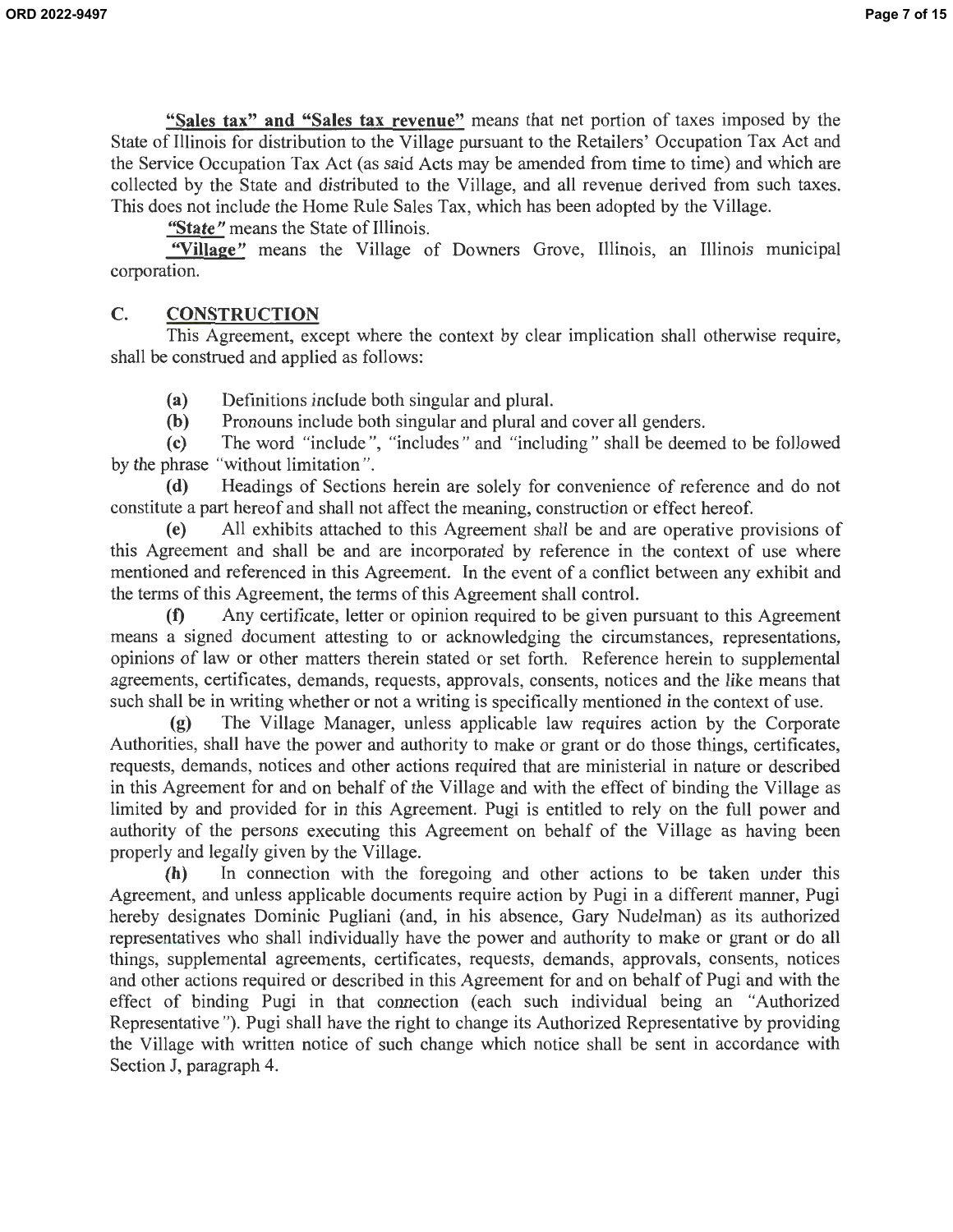### **D. VILLAGE'S OBLIGATIONS**

**1. Sales Tax Rebates:** In the event that all terms and conditions set forth in this Agreement are satisfactorily met by Pugi, the Village hereby agrees to rebate to Pugi a portion of the State Retailers' Occupation Tax which the Village receives from the Dealership's payments to the State ("Rebate Payments") by annual installments over a period commencing on the **opening and operation** of the Dealership to the public ("Rebate Payment Start Date") and expiring on December  $31<sup>st</sup>$  of the calendar year in which the tenth  $(10<sup>th</sup>)$  anniversary of the Rebate Payment Start Date occurs (the "Rebate Period") in accordance with this Section. The Parties expressly acknowledge that the Village has adopted a Home Rule Sales Tax, and that the Village's Home Rule Sales Tax is not included and will not be used to make the Rebate payments are required by this Agreement.

2. **Calculation and Payments of Rebates:** If Pugi continues to operate the Dealership on the Property for a period of fifteen (15) years commencing on the Rebate Payment Start Date, the Village agrees to make the Rebate Payments to Pugi subject to the following conditions and restrictions:

(a) It is understood that any of the above amounts will be due and payable solely from the proceeds of sales tax revenue received by the Village from the Dealership on the Property.

(b) It is acknowledged and understood by and between the Parties that the Village receives sales tax revenue monthly, and that the taxes generated by sales in any one month are distributed to the Village approximately three (3) months later (e.g., taxed generated by sales in July are generally not received by the Village until October).

( c) The calendar year in which the Rebate Payments start shall be referred to as the "Initial Payment Year", and each calendar year thereafter in the Rebate Period shall be a "Payment Year".

(d) For each Payment Year, the sales tax revenue received from retail sales generated by the Dealership shall be divided as follows: Village shall be entitled to fifty percent (50%) and Pugi shall be entitled to fifty percent (50%).

( e) The Rebate Payments shall be computed at the close of each Payment Year by the Village as provided herein. The Village will make yearly payments to Pugi within thirty (30) days after it receives notification from the State of the sales tax revenue generated by the Dealership for the preceding Payment Year.

3. **Withholding:** The Village shall withhold twenty-five percent (25%) of each annual Rebate Payment ("Holdback Funds"). If Pugi fails to continue to operate the Dealership in accordance with Section E.2., the withheld Rebate Payments shall be automatically forfeited to the Village in accordance with Section E.3. Upon expiration of the term of this Agreement, if Pugi is in compliance with Section E.2, (the Required Commitment Period), the Holdback Funds shall be paid to Pugi.

4. **Compliance with Village Ordinances:** The Village shall only be obligated to make Rebate Payments to Pugi if Pugi has no outstanding Village ordinance violations. The Village may temporarily withhold Rebate Payments in the event that Pugi is in violation of any Village ordinance, code or regulation. If a violation of a Village ordinance, code or regulation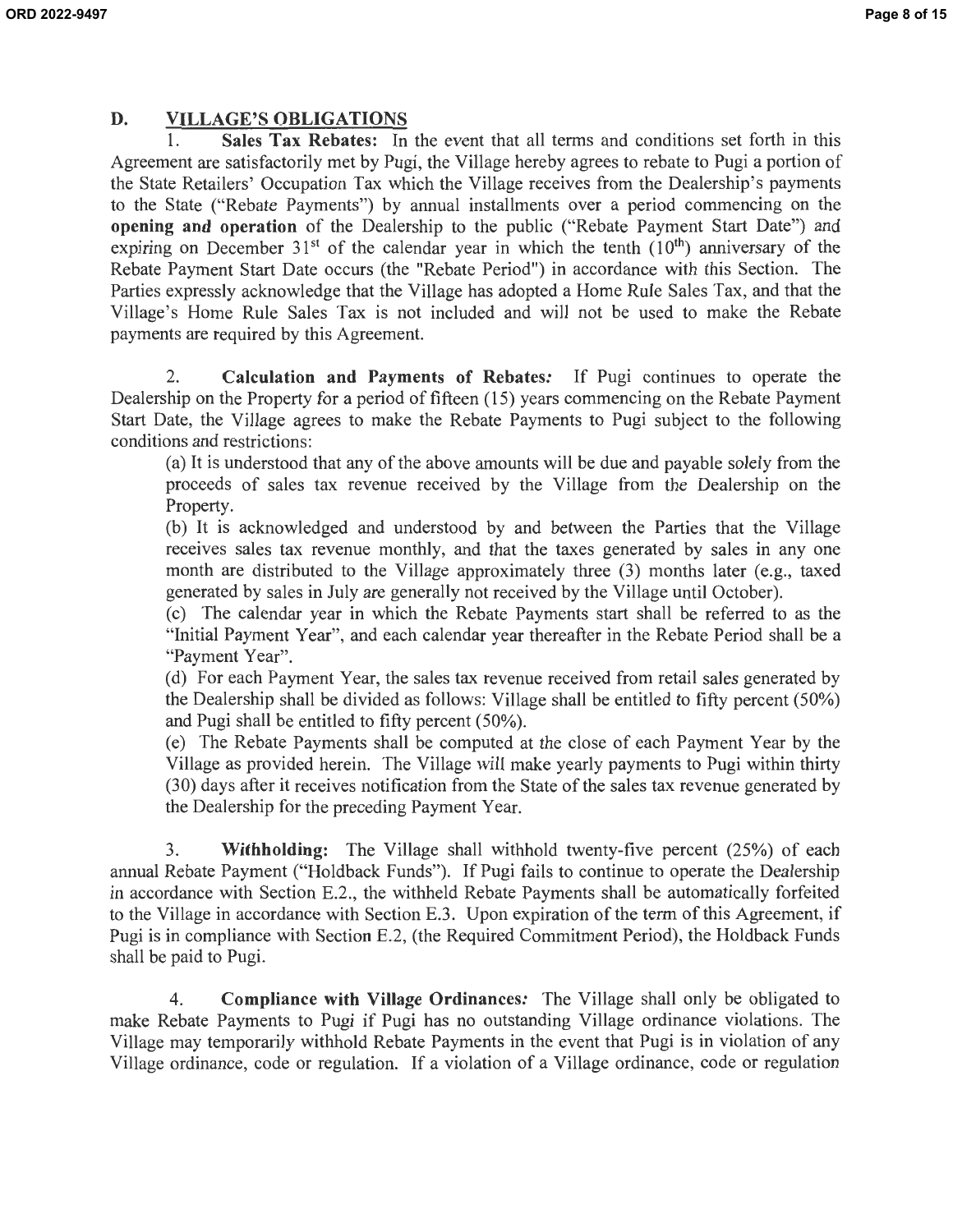exists for ninety (90) days or more, the Village reserves the right to permanently withhold payment of a Rebate Payment.

5. **Village Cooperation:** The Village shall cooperate with Pugi in implementing the terms and conditions of this Agreement.

6. **Superseding Legislation.** For purposes of this Agreement, the use of the terms "sales tax" and "sales tax revenue" shall be construed to refer to that net portion of taxes imposed by the State of Illinois for distribution to the Village pursuant to the Retailers' Occupation Tax Act and the Service Occupation Tax Act (as said Acts may be amended from time to time) and which are collected by the State and distributed to the Village, and all revenue derived from such taxes. It is expressly understood that if a governmental or legislative body other than the Village enacts any law or statute which results or which may result in any material changes or amendments to the foregoing sales tax provisions, which changes or amendments prohibit the Village from complying with this Agreement or which adversely affect the Village's ability to comply herewith, then the Village and Pugi shall reevaluate the provisions of this Agreement and the rebates provided hereunder and may mutually agree to restructure the provisions of this Agreement. If a restructured agreement cannot reached by the Parties within a reasonable period of time (not more than sixty (60) days from the effective date of the law or statute which has materially affected the Village's compliance herewith), then the provisions of this Agreement shall automatically terminate releasing both Parties from all their obligations under this Agreement.

### **E. PUGI OBLIGATIONS**

1. **Construction of the Project:** Pugi shall comply with the following Project Schedule: (1) demolish the existing building no later than August 31, 2022; (2) commence construction/development of the remainder of the Project no later than October 31 , 2022; and (3) complete construction of the Project and be open to the public no later than October 31, 2023.

2. **Commitment to Dealership:** The Parties agree that the Rebate Payments are based in part upon: 1) a commitment by Pugi to continue operation of the Dealership, on the Property for a period of not less than fifteen (15) years beginning on the Rebate Payment Start Date ("Required Commitment Period"); and 2) a reimbursement of such rebates, if the terms of this commitment are not fulfilled. To that end, Pugi agrees to continue the operation of the Dealership on the Property and shall continue to offer vehicle sales in Downers Grove comparable to those provided by the Dealership for a period of not less than fifteen (15) years from the Rebate Payment Start Date. If at any time during the Required Commitment Period, the Dealership fails to offer vehicle sales, then Pugi or its successors shall reimburse the Village in accordance with Section E.3. of this Agreement. The failure to meet this commitment is not a breach, but rather a foreseeable event for which offsetting terms have been agreed to here in Section E.3. of this Agreement.

3. **Reimbursement in Lieu of Required Commitment Period:** In the event Pugi, or any approved successor, has no Dealership in operation on the Property during the Required Commitment Period as provided in Section E.2. of this Agreement, Pugi, or such approved successor, shall reimburse to the Village within sixty (60) days of receipt of a written demand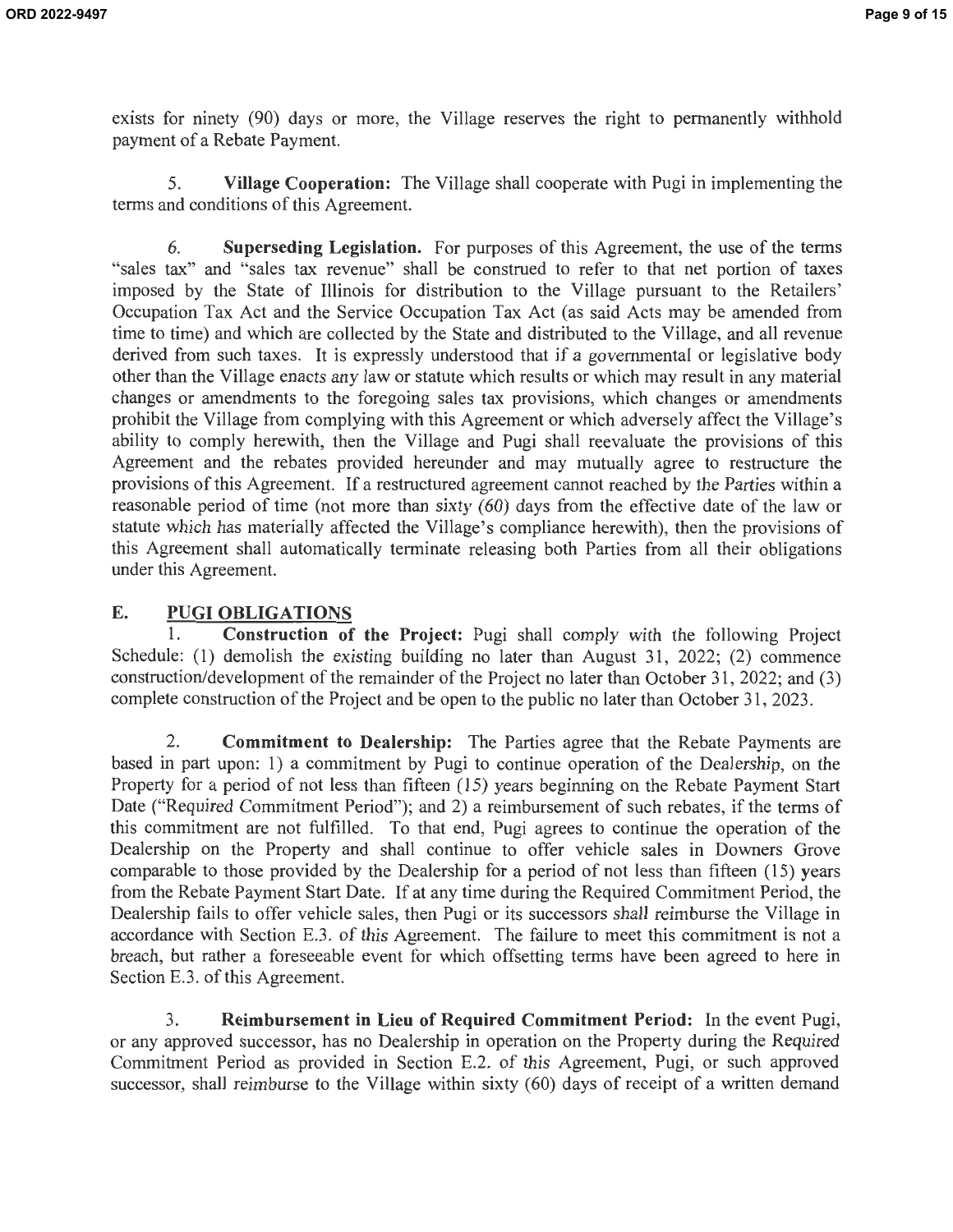from the Village specifying the amount of the reimbursement of the Rebate Payments paid hereunder according to the following schedule:

If *said event occurs during:* 

- Years one (1) through four (4): One hundred percent (100%) of the Rebate Payments;
- Years five (5) though nine (9): Fifty percent (50%) of the Rebate Payments;
- Years ten (10) through fifteen (15): Twenty-five percent (25%) of the Rebate Payments.

After the expiration of a sixty (60) day written demand by the Village to Pugi, or its successors, specifying the amount due, the Village may, in its sole discretion, pursue any and all available legal remedies to recover said monies, including, without limitation, proceeding with an action in law or in equity to recover the amounts owed and Pugi agrees to compensate the Village for costs and fees, such as legal action, including but not limited to attorney's fees.

4. **Payment of Sales Taxes:** Pugi shall at all times during the Required Commitment Period pay all sales taxes required to be remitted to the State.

5. **Compliance with Applicable Laws:** Pugi shall at all times acquire, install, construct, operate and maintain the Property and the Dealership in conformance with all applicable laws, rules, codes, ordinances and regulations. All work with respect to the Dealership shall conform to all applicable federal, State and local laws, regulations and ordinances, including, but not limited to, zoning, subdivision and planned development codes, building codes, environmental codes, life safety codes, property maintenance codes and any other applicable codes and ordinances of the Village.

6. **Copies of Agreements:** Upon request of the Village, Pugi shall submit copies of any and all leases, contracts to purchase and property title documents for land subject to the terms of the Agreement.

7. **Disclosure:** For the duration of this Agreement, Pugi shall authorize the Illinois Department of Revenue to release monthly sales tax payments to the Village from which rebate calculations will be made. Pugi agrees to cooperate and provide such additional documents as may be reasonably needed to verify the amount of the Rebate Payments.

#### **F. BREACH**

In the event of breach of any of the terms and conditions of the Agreement, the nonbreaching party shall have the right to terminate this Agreement, which will not relieve the breaching party from performance. In addition, the non-breaching party shall have the right, by any action or proceeding at law or in equity, to secure the specific performance of the covenants and agreements herein contained, and may be awarded damages for failure of performance, or both, except that the exclusive remedy for the failure to meet the Required Commitment Period is the payment of the scheduled reimbursements as set forth in Section E. The foregoing rights and remedies shall be cumulative and exclusive. Nothing herein shall modify, limit or abrogate any right of the Village to reimbursement as provided under Section E.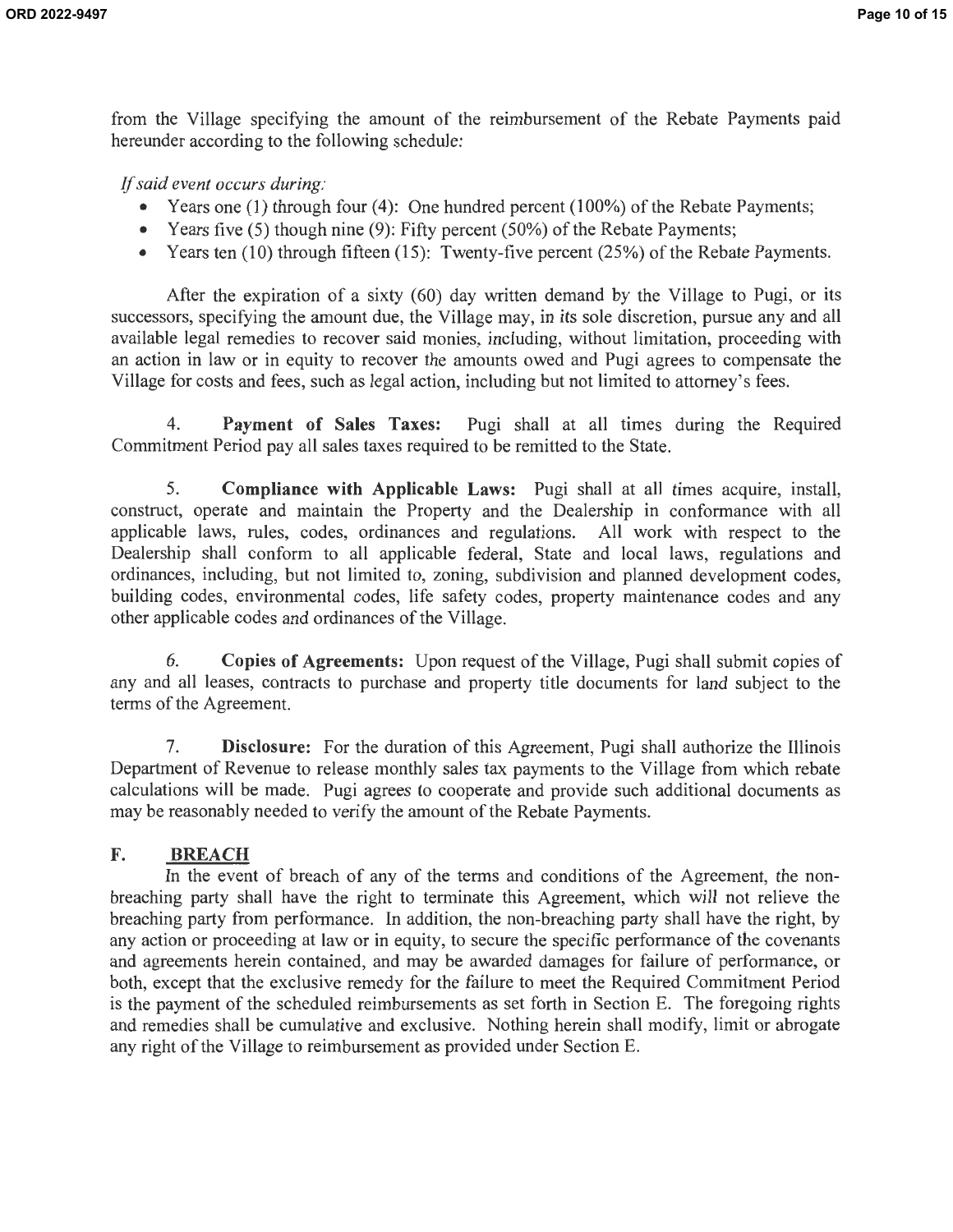### **G. TRANSFER OF INTEREST**

If Pugi transfers or subleases, in whole or in part, any of its interest in the Dealership or portion of the Property, the rights and obligations under this Agreement will transfer to successive owners upon written consent of the Village, which consent shall not unreasonably be withheld. In the event of such transfer, Pugi, its principals, officers, agents, shareholders and associated entities shall be released from all obligations of this Agreement.

### **H. LIMITATION OF ACTIONS**

No recourse under or upon any obligation, covenant or agreement of this Agreement or for any claim based thereon or otherwise in respect thereof shall be had against the Village, its officers, agents and employees, in any amount or in excess of any specific sum agreed by the Village to be paid to Pugi hereunder, subject to the terms and conditions herein, and no liability, right or claim at law or in equity shall attach to, or shall be incurred by the Village, its officers, agents and employees in excess of such amounts, and all and any such rights or claims of Pugi or the Dealership against the Village, its officers, directors, agents and employees are hereby expressly waived and released as a condition of and as consideration for the execution of this Agreement by the Village. No recourse under or upon any obligation, covenant or agreement of this Agreement or for any claim based thereon or otherwise in respect thereof shall be had against Pugi, its officers, directors, agents and employees, in excess of its obligations to the Village hereunder, subject to the terms and conditions herein, and no liability, right or claim at law or in equity shall attach to or shall be incurred by Pugi, its officers, directors, agents and employees, in excess of its obligations hereunder. Nothing herein shall modify, limit or abrogate any right of the Village to reimbursement as provided under Section E.3. of this Agreement.

### **I. INDEMNIFICATION**

In the event that any third party or parties institutes any legal proceedings against the Village, which relate to the terms of this Agreement, then, in that event, Pugi shall indemnify and hold harmless the Village from any and all such proceedings. Further, Pugi, upon receiving notice from the Village of such legal proceedings, shall assume, fully and vigorously, the entire defense of such lawsuit or proceedings and any and all costs and expenses of whatever nature relating thereto; provided, however, that Pugi may not at any time settle or compromise such proceedings without the Village's consent and even then only so long as such settlement or compromise does not involve an admission of wrongdoing on the part of the Village, nor any liability on the part of the Village, monetary or otherwise.

If the Village, in its sole discretion, determines that there is, or may probably be, a conflict of interest between the Village and Pugi on an issue of material importance to the Village, or which may reasonably have a potentially substantial adverse effect on the Village, then the Village shall have the option of being represented by its own legal counsel. In the event that the Village exercises such option, then Pugi shall reimburse the Village from time to time on written demand from the Village and notice of the amount due for any and all reasonable out-ofpocket costs and expenses, including but not limited to court costs, reasonable attorney's fees, witnesses' fees and/or other litigation expenses incurred by the Village in connection therewith.

### **J. PREVAILING WAGE**

Pugi is hereby notified by the Village that any and all work contemplated by this Agreement may be subject to the Prevailing Wage Act 820 ILCS 130/1 *et seq.* Pugi agrees to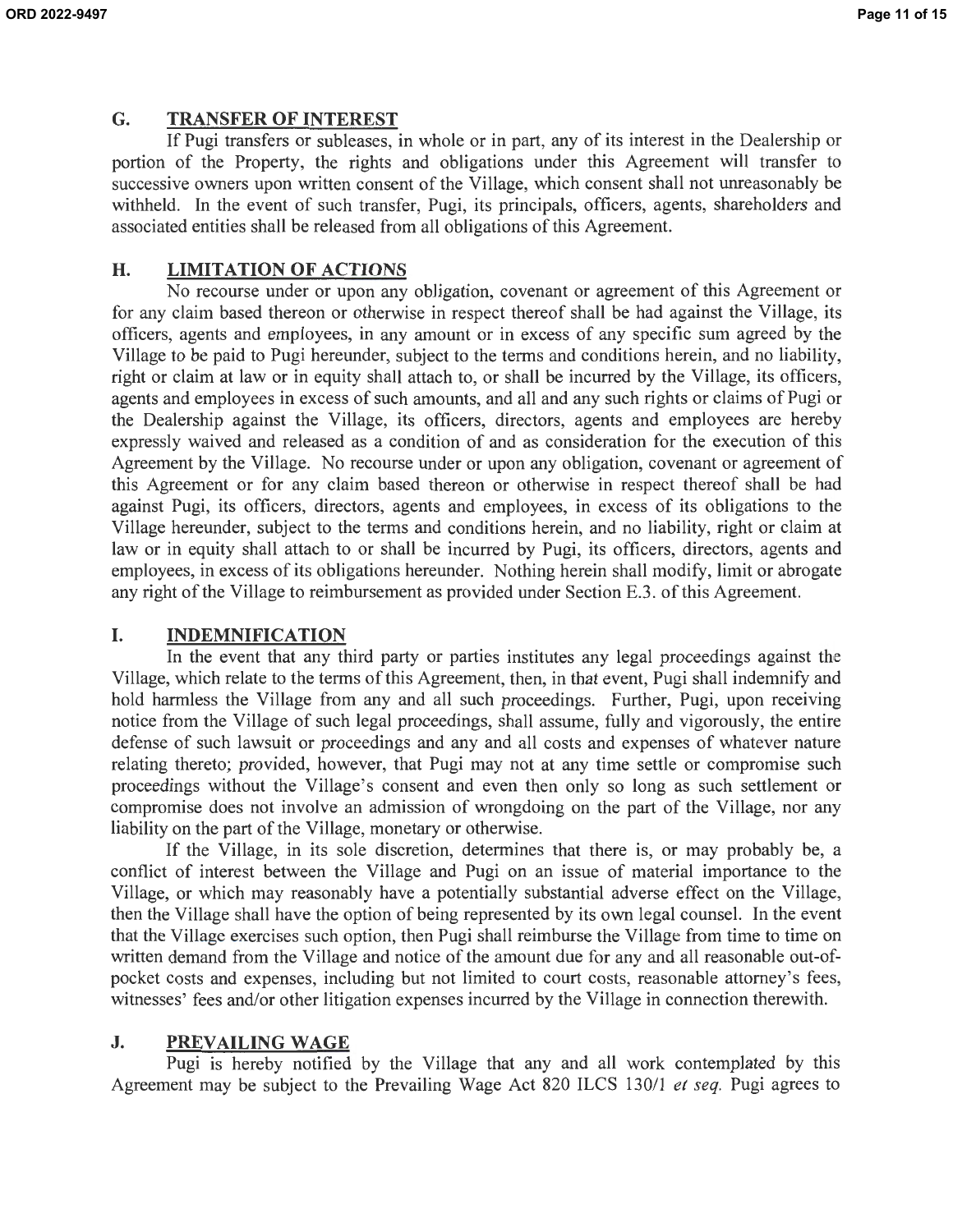comply with all applicable provisions of the Illinois Prevailing Wage Act as administered by the Illinois Department of Labor (IDOL). Pugi further agrees to contact IDOL for a determination of applicability of the Prevailing Wage Act to the projects contemplated by this Agreement. If required by IDOL, Pugi agrees to pay the prevailing wage rates and to require that all of its subcontractors pay prevailing wage to any laborers, workers or mechanics who perform work on the projects contemplated by this Agreement... For applicable rates, go to the State of Illinois – Department of Labor website and use the most current DuPage County rate. Pugi recognizes and agrees that it is solely responsible for compliance with the Prevailing Wage Act and agrees to fully indemnify, defend and hold harmless the Village pursuant to Section J above with regard to any actions or proceedings instituted regarding such compliance.

### **K. EQUAL EMPLOYMENT OPPORTUNITY**

1. **No Discrimination.** Pugi shall not discriminate against any employee or applicant for employment on the basis of race, color, religion, sex, national origin, ancestry, age, marital status, physical or mental disability, or sexual orientation. To the fullest extent permitted by law, Pugi will take affirmative action to ensure that applicants are employed and treated during employment, without regard to their race, color, religion, sex, national origin, ancestry, age, marital status, physical or mental disability or sexual orientation. Such action shall include, but not be limited to, the following: employment, upgrading, demotion, transfer, recruitment, recruitment advertising, layoff, termination, rate of pay or other forms of compensation and selection for training, including apprenticeship. Pugi agrees to post in conspicuous places, available to employees and applicants for employment, notices to be provided by the Village setting forth the provisions of this nondiscrimination clause.

2. **Advertisements.** Pugi will, in all solicitations or advertisements for employees placed by or on behalf of Pugi related to the Project, state that all qualified applicants will receive consideration for employment without regard to race, color, religion, sex, national origin, ancestry, age, marital status, physical or mental disability or sexual orientation.

3. **Contractors.** Any contracts made by Pugi with any general contractor, agent, employee, independent contractor or any other person in connection with the Project shall contain language similar to that recited in Sections K.1 and K.2. above.

### **M. MISCELLANEOUS PROVISIONS**

1. **Additional Documentation:** Each party agrees to execute any additional documents which may be required to carry out the provisions of this Agreement; and Pugi particularly agrees to execute such other documents which may be necessary to enable the Village to verify the amount of sales tax it has received from time to time from the sales taxes paid by the Dealership. Upon request of the Village, Pugi shall execute and provide the Village with a power of attorney letter (or other necessary document), in form and content reasonably acceptable to the Village Attorney, which letter shall be addressed to the Illinois Department of Revenue ("IDOR") and shall authorize the IDOR to release any and all gross revenue and sales tax information with respect to the operation of the Dealership on the Property to the Village during the Rebate Period. In addition to said letter, upon the request of the Village, Pugi shall prepare and submit such other or additional forms as may be required from time to time by the !DOR in order to release such information to the Village. Finally, in the event that the sales tax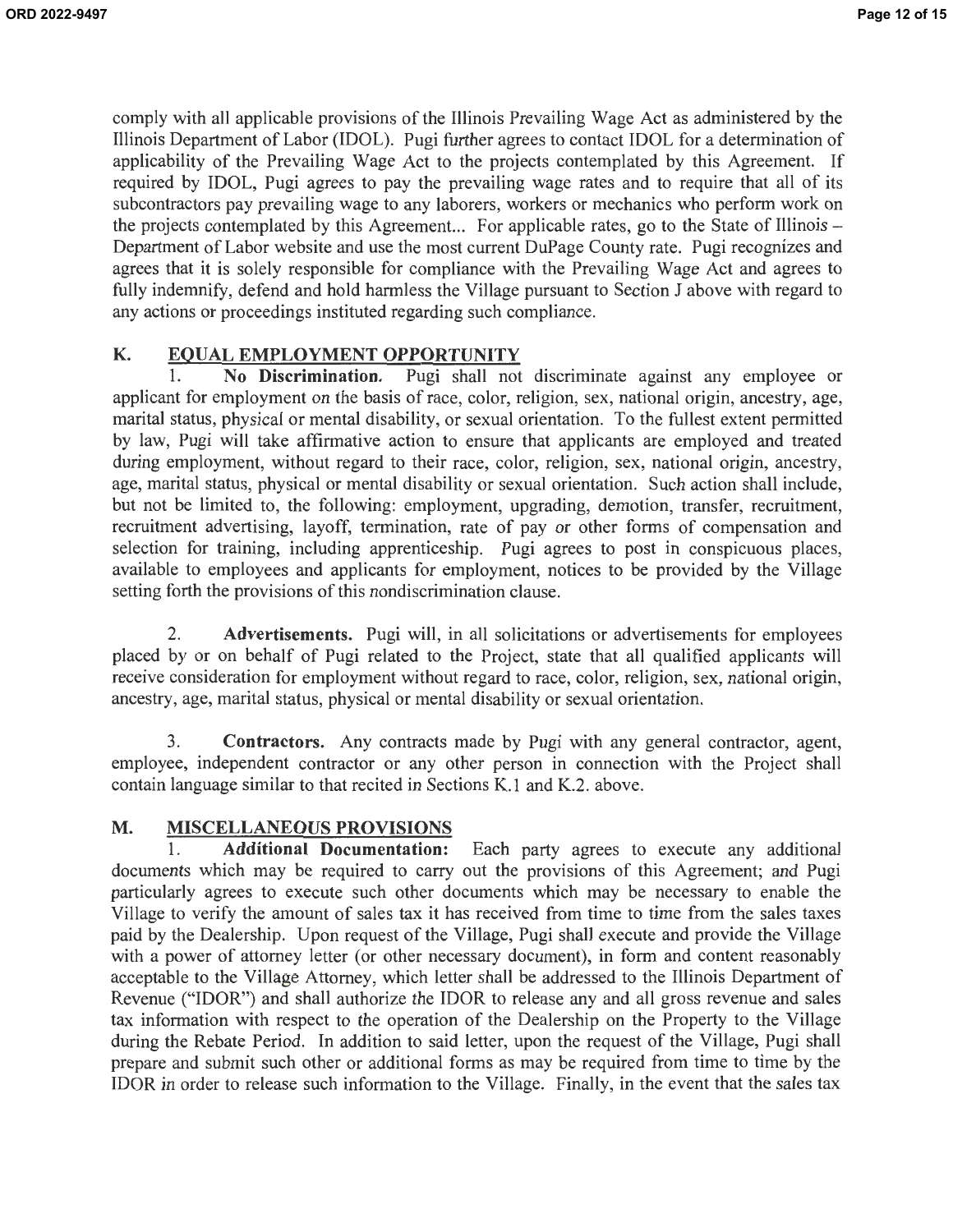revenue information is not released by the State due to the failure of Pugi to execute the necessary authorization and/or release upon the request of the Village, same shall not be a breach or default by Pugi under this Agreement, but as a consequence of such failure and as the Village's sole remedy, the Village shall not be required to make any of the Rebate Payments provided for herein.

2. **Jurisdiction:** This Agreement shall be governed by the laws of the State of Illinois, and the sole and exclusive venue for any disputes arising out of this Agreement shall be in DuPage County or the Northern District of Illinois.

Waiver: A waiver of any part of this Agreement shall be limited to that specific event and shall not be a waiver of the entire Agreement.

4. **Notice:** Any notices required in this Agreement shall be effective when in writing and three (3) days after mailing by certified mail return receipt requested, or by delivering the same in person or to an officer of such party or by prepaid telegram or private overnight courier, when appropriate, addressed to the party to be notified.

All notices to Downers Grove shall be sent *to:*  All notices to Pugi shall be sent to:

| Village Manager               | 2424 Pugi, LLC          |
|-------------------------------|-------------------------|
| Village of Downers Grove      | Dominic Pugliani        |
| 801 Burlington Avenue         | 2420 Ogden Avenue       |
| Downers Grove, Illinois 60515 | Downers Grove, IL 60515 |
|                               |                         |

5. **Successors** & **Assigns:** This Agreement and the covenants, rights, benefits and obligations hereunder shall be binding upon and inure to the benefit of the parties hereto and their respective successors and assigns, to the extent and as applied hereunder.

6. **Further Assistance and Corrective Instruments:** The Village and Pugi agree that they will, from time to time, execute, acknowledge and deliver, or cause to be executed, acknowledged and delivered, such supplements hereto and such further instruments as may be reasonably required for carrying out the intention of or facilitating the performance of this Agreement to the extent legally permitted and within the Village's sound legal discretion.

7. **Time of the Essence:** Time is of the essence of this Agreement.

8. **Counterparts:** This Agreement may be executed in several counterparts, each of which shall be an original and all of which shall constitute but one and the same Agreement.

9. **Severability:** If any provision of this Agreement, or any Section, sentence, clause, phrase or word, or the application thereof, in any circumstance, is held to be invalid, the remainder of this Agreement shall be construed as if such invalid part were never included herein, and this Agreement shall be and remain valid and enforceable to the fullest extent permitted by law.

10. **Entire Contract and Amendments:** This Agreement (together with the exhibits attached hereto) is the entire agreement between the Village and Pugi relating to the subject matter hereof, supersedes all prior and contemporaneous negotiations, discussions, understandings and agreements, written or oral, between the Village and Pugi, and may not be modified or amended except by a written instrument executed by the Parties hereto.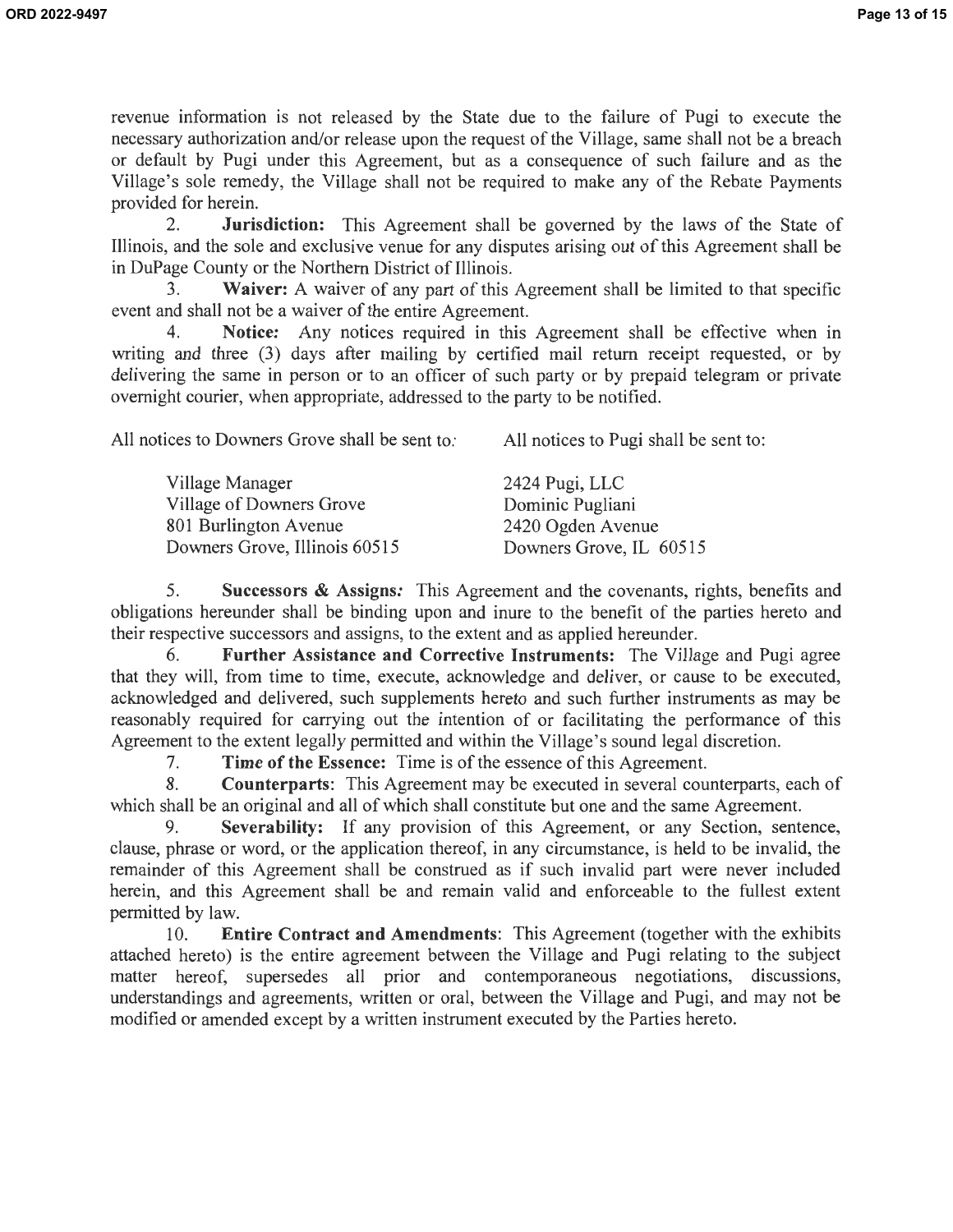11. **Third Parties:** Nothing in this Agreement, whether expressed or implied, is **ORD 2022-9497 Page 14 of 15**intended to confer any rights or remedies under or by reason of this Agreement on any other persons other than the Village and Pugi, nor is anything in this Agreement intended to relieve or digcharge the obligation or liability of any third persons to either the Village or Pugi, nor shall any provision give any third parties any rights of subrogation or action over or against either the Village or Pugi. This Agreement is not intended to and does not create any third party beneficiary rights whatsoever.

13. **Successors in Interest:** This Agreement shall be binding upon and inure to benefit of the Parties hereto and their respective authorized successors and assigns; provided, however, that. except as provided in Section G hereof, Pugi may not assign or transfer its rights under this Agreement without the express written approval of the Village. Notwithstanding anything herein to the contrary, the Village may not delegate its obligation hereunder or transfer any interest in the Property without the express written approval of Pugi.

14. **No Personal Liablllty of Officials of Village:** No covenant or agreement contained in this Agreement shall be deemed to be the covenant or agreement of the Mayor, Village Council member, Village Manager, any official, officer, partner, member, director, agent, employee or attorney of the Village or Pugi, in his or her individual capacity, and no official, officer, partner, member, director, agent, employee or attorney of the Village or Pugi shall be liable personally under this Agreement or be subject to any personal liability or accountability by reason of or in connection with or arising out of the execution, delivery and performance of this Agreement, or any failure in that connection.

15. **Repealer:** To the extent that any ordinance, resolution, rule, order or provision of the Village's code of ordinances, or any part thereof, is in conflict with the provisions of this Agreement, the provisions of this Agreement shall be controlling, to the extent lawful.

16. **Term:** This Agreement shall remain in full force and effect for fiflecn (15) y gars from the Rebate Payment Start Date through December 31<sup>"</sup> in the year in which the tenth  $(10<sup>th</sup>)$  anniversary of the Rebate Payment Start Date occurs.

17. **Municipal Limitations:** All municipal commitments are limited to the extent required by law.

18. **Effectiveness:** Pugi shall execute this Agreement prior to Village Council

authorization of execution of this Agreement.<br>IN WITNESS WHEREOF, the parties hereto have caused this Agreement to be executed on or as of the day and year first above written.

#### **LLAGE OF DOWNERS GROVE,**

an Illinois municipal corporation

**Downers Grove Imports, Ltd.** 

**d/b/a Pugi of Chicagoland** 

erg Lisminger

By: Mayor

**ATTEST:** 

**ATTEST:** 

By: Profinsin

By: Village Clerk